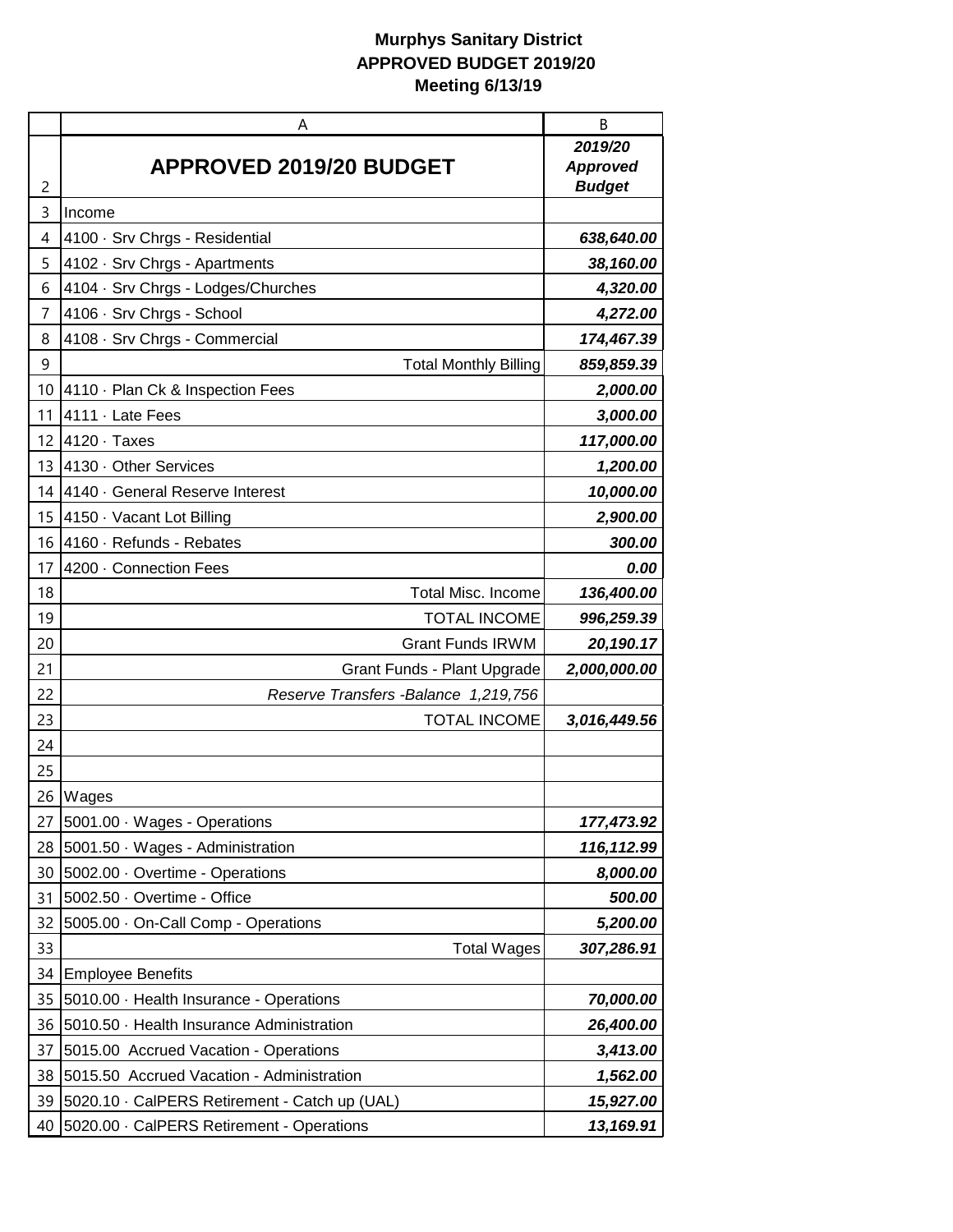|    | A                                                             | B                                           |
|----|---------------------------------------------------------------|---------------------------------------------|
| 2  | <b>APPROVED 2019/20 BUDGET</b>                                | 2019/20<br><b>Approved</b><br><b>Budget</b> |
| 41 | 5020.50 · CalPERS Retirement - Admin                          | 6,566.06                                    |
| 42 | <b>Total Employee Benefits</b>                                | 137,037.97                                  |
| 43 |                                                               | 444,324.88                                  |
| 44 | <b>PR Taxes</b>                                               |                                             |
| 45 | 5030.50 · FICA-Medicare                                       | 27,508.40                                   |
| 46 | 5050.00 · State EDD - Operations                              |                                             |
| 47 | 5050.50 · State EDD - Administration                          |                                             |
| 48 | <b>Total PR Taxes</b>                                         | 27,508.40                                   |
| 49 | <b>Workers' Compensation</b>                                  |                                             |
| 50 | 5040.00 · Workers' Comp - Operation                           | 29,876.00                                   |
| 51 | 5040.50 · Workers' Comp - Administration                      | 1,573.00                                    |
| 52 | <b>Total Workman's Comp</b>                                   | 31,449.00                                   |
| 53 | <b>TOTAL EMPLOYEE</b>                                         | 503,282.28                                  |
| 54 | <b>OPERATIONS - Maint &amp; Repairs - Other</b>               |                                             |
| 55 | 6001.10 · R&M - Collection - 3 MH Repairs 271 Jones St Repair | 10,522.00                                   |
| 56 | 6001.20 · R&M - Treatment                                     | 5,000.00                                    |
| 57 | 6002.40 · R&M - Truck                                         | 4,000.00                                    |
| 58 | 6003.40 · R&M - Tractor                                       | 1,000.00                                    |
| 59 | 6004.40 · R&M -Trailer pump                                   | 500.00                                      |
| 60 | 6005.40 · R&M - Hydro Equipment                               | 2,000.00                                    |
| 61 | 6006.40 · R&M - Sml Tools & Equipment                         | 750.00                                      |
| 62 | Total Maint & Repairs - Other                                 | 23,772.00                                   |
| 63 | <b>OPERATIONS - Supplies</b>                                  |                                             |
| 65 | 6010.00 · Equipment Rental                                    | 350.00                                      |
| 66 | 6011.00 · Gas-Oil-Fuel                                        | 6,000.00                                    |
| 68 | 6012.10 · Supplies - Collection                               | 1,500.00                                    |
| 70 | 6012.20 · Supplies - Treatment                                | 35,000.00                                   |
| 71 | 6013.00 · Safety Supplies -                                   | 500.00                                      |
| 73 | 6014.00 · CIP Equipment Replacement                           | 12,300.00                                   |
| 74 | 6015.00 · Uniforms                                            | 3,000.00                                    |
| 75 | <b>Total Supplies</b>                                         | 58,650.00                                   |
| 76 | <b>OPERATIONS - Utilities</b>                                 |                                             |
| 77 | 6021.10 · Electric - Water                                    | 13,000.00                                   |
| 78 | 6021.20 · Electric - Water                                    | 26,000.00                                   |
| 79 | 6022.00 · Telephone - Cell - Internet                         | 6,000.00                                    |
| 80 | <b>Total Utilities</b>                                        | 45,000.00                                   |
| 81 | <b>OPERATIONS - Other</b>                                     |                                             |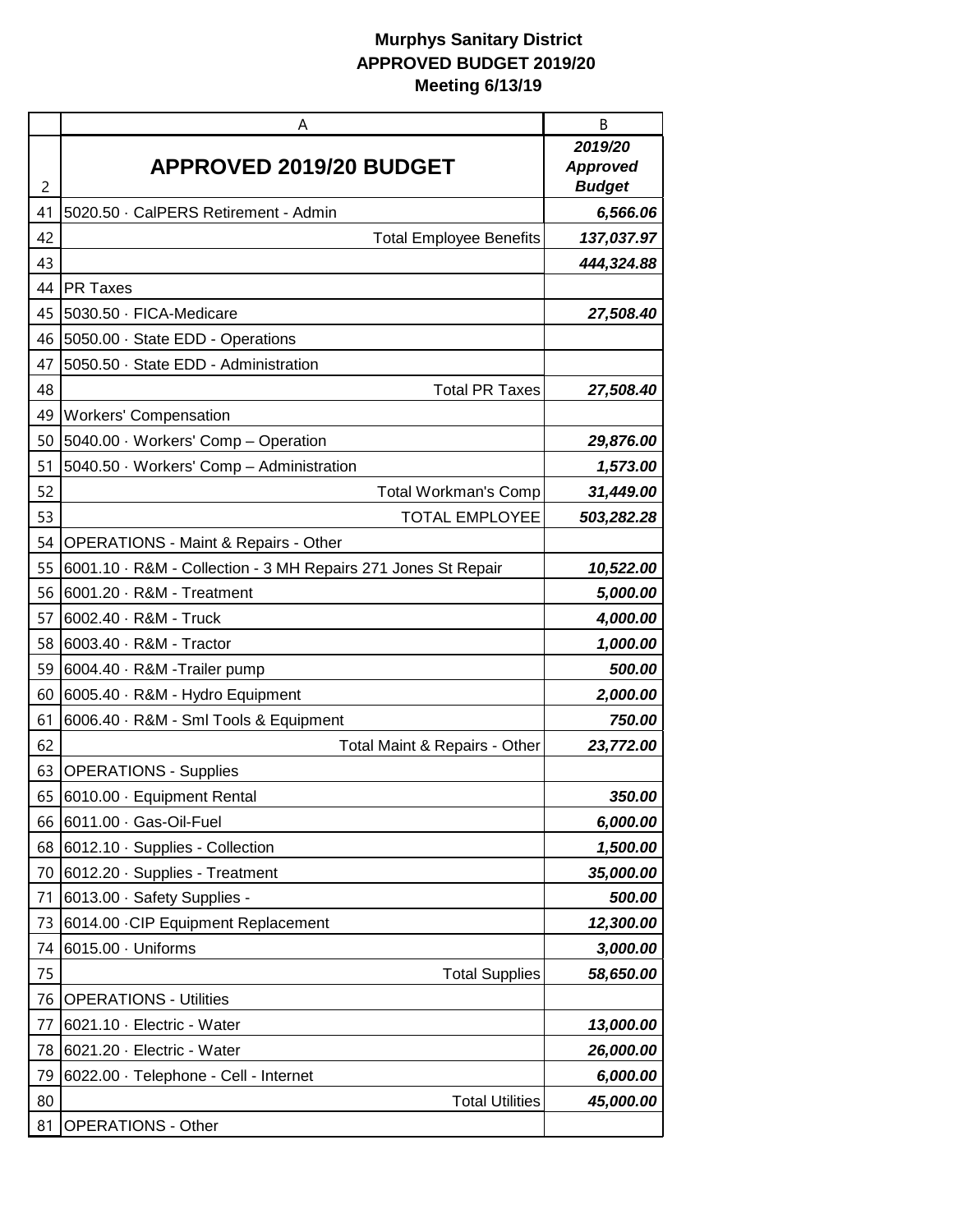|     | A                                                   | B                                           |
|-----|-----------------------------------------------------|---------------------------------------------|
| 2   | <b>APPROVED 2019/20 BUDGET</b>                      | 2019/20<br><b>Approved</b><br><b>Budget</b> |
| 82  | 6031.20 · Education Operations                      | 3,000.00                                    |
| 83  | 6032.20 · Research - Monitoring                     | 24,000.00                                   |
| 84  | 6033.00 · Answering Service                         | 2,200.00                                    |
| 85  | 6034.00 · Alarm\Security                            | 4,000.00                                    |
| 86  | 6036.20 · Bio solids Management                     |                                             |
| 87  | <b>Total Other</b>                                  | 33,200.00                                   |
| 88  | <b>ADMINISTRATION - Rents - Leases</b>              |                                             |
| 89  | 7050.10 · Rents & Leases - Collection               | 720.00                                      |
| 90  | 7050.50 · Rents & Leases                            | 7,800.00                                    |
| 91  | <b>Total Rents - Leases</b>                         | 8,520.00                                    |
| 92  | <b>ADMINISTRATIVE - Supplies</b>                    |                                             |
| 93  | 7011.00 · Office Supplies - Operations              | 1,500.00                                    |
| 94  | 7011.50 · Office Supplies - Admin                   | 5,000.00                                    |
| 95  | 7012.50 · Postage                                   | 3,000.00                                    |
| 96  | 7013.50 · Printing - Customer Outreach              | 200.00                                      |
| 97  | 7014.00 · Publications - Operations                 | 200.00                                      |
| 98  | 7015.50 · Office Equipment - Software Copier        | 2,500.00                                    |
| 99  | <b>Total Supplies</b>                               | 12,400.00                                   |
|     | 100 ADMINISTRATIVE - Utilities                      |                                             |
| 101 | 7021.50 · Electric - Water                          | 1,600.00                                    |
|     | 102 7022.50 · Telephone-Internet Access             | 2,500.00                                    |
| 103 | <b>Total Utilities</b>                              | 4,100.00                                    |
|     | 104 ADMINISTRATIVE - Other                          |                                             |
|     | 105 7030.50 · Bank Charges - Vanco Fees             | 2,000.00                                    |
|     | 106 7031.50 · County Lien Costs - Mileage           | 820.00                                      |
|     | 108 7034.50 · Education                             | 3,000.00                                    |
|     |                                                     |                                             |
|     | 109 7035.50 Memberships                             | 13,200.00                                   |
| 110 | Grant Expenses - Additional Stotage Pond            | 2,000.00                                    |
| 111 | <b>Total Other</b>                                  | 21,020.00                                   |
|     | 112 ADMINISTRATIVE - Insurance                      |                                             |
|     | 113 7040.50 Liability Ins                           | 19,610.00                                   |
| 114 | <b>Total Insurance</b>                              | 19,610.00                                   |
|     | 115 ADMINISTRATIVE - Professional                   |                                             |
|     | 116 7051.50 · Professional-Legal Services Ordinance | 16,000.00                                   |
|     | 117 7052.50 · Board Expenses                        | 10,950.00                                   |
| 118 | <b>Total Professional</b>                           | 26,950.00                                   |